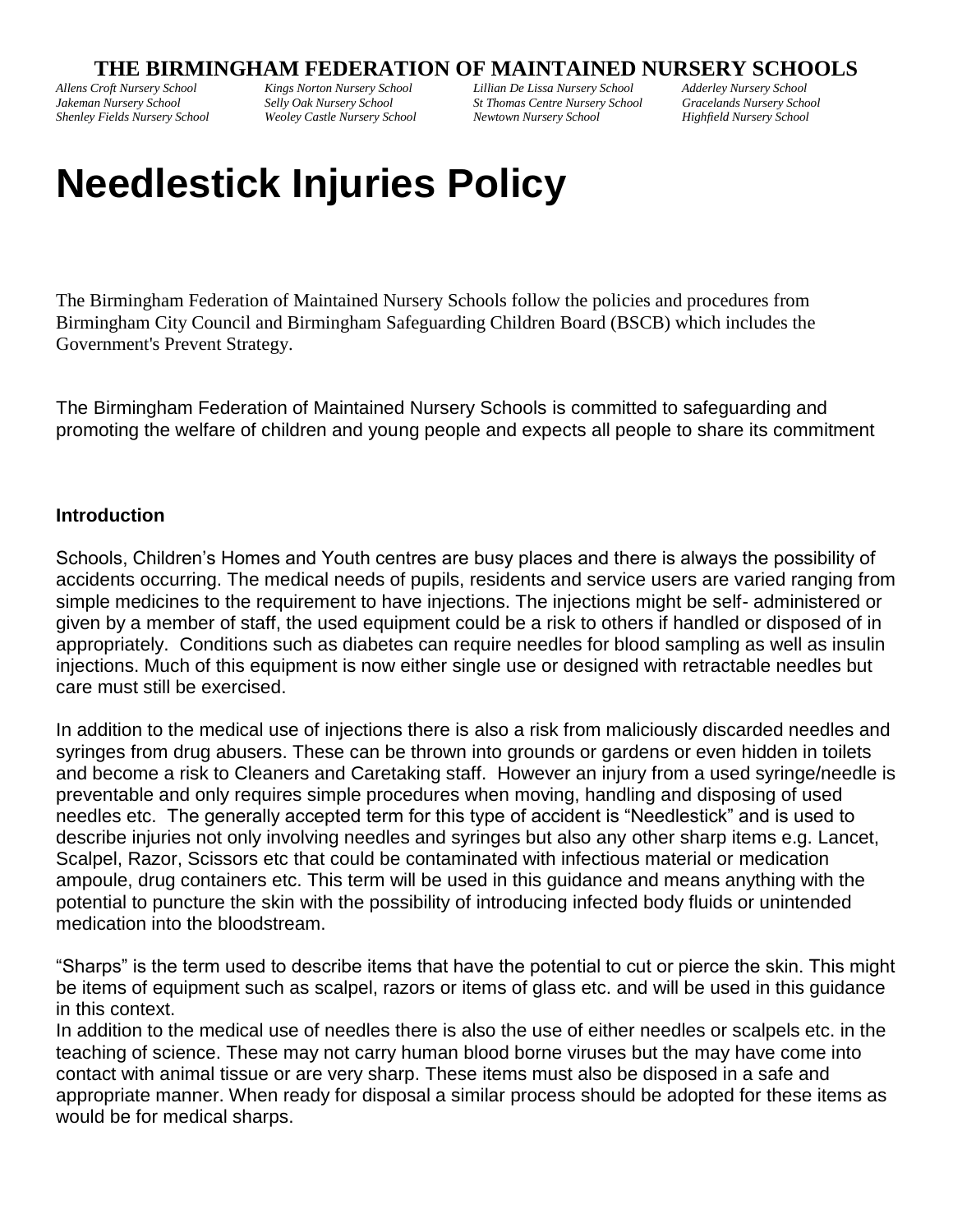## **What are Needlestick injuries?**

Needlestick injuries are wounds caused by needles and possibly other sharp equipment/items that accidently puncture the skin. This is a hazard for anyone who uses or assists in the use of syringes or other needle equipment. These injuries can occur when people use, assemble, disassemble or dispose needles etc.

There are occasions when needles are discarded maliciously or incorrectly these then become a serious hazard for employees who clean and service establishments and there have been injuries caused in this manner.

## **What Are The Hazards Of Needlestick Injuries?**

Accidental punctures of the skin by used needles can inject hazardous fluids into the body through the skin. There is the potential for the injection of hazardous drugs, but the introduction of infectious fluids; especially blood is of the greatest concern as these may be carrying blood borne viruses that might lead to AIDS (HIV virus), hepatitis B and hepatitis C.

## **Safe Working Practices**

This can be divided into 3 stages:

- **1. Prior to use:**
- a) A full risk assessment must be undertaken to identify the risks, who might be harmed and the measures needed to control the risks during planned use and the unexpected discovery of incorrectly or maliciously discarded needles.
- b) Any employee that is required to use or assist in the use of needles or sharps must be informed of the risk assessment and receive appropriate information, instruction and training.
- c) Any employees that are required to collect and dispose of discarded needles or sharps must be informed of the risk assessment and receive appropriate information, instruction and training and be provided with suitable equipment for support staff
- d) Except in extreme emergency situations where there is a risk to life e.g. where there is a risk to life without immediate intervention, before any activity where a member of staff may come into contact with blood, or other body fluids then protective gloves must be worn.
- e) Wear facemasks and eye protection (goggles/safety glasses and mask or a full face visor) where there is a risk of blood / body fluid splashes.
- f) A sharps container must be available that complies with the British Standard (BS7320). **(See Appendix 1)**
- g) Ensure there are adequate sharps bins of appropriate sizes situated in suitable locations
- h) Place bins at the point of use on a hard even surface
- i) Keep sharps bins out of the way of children and other vulnerable people
- j) A sharps disposal pack should be available where there is the possibility of maliciously discarded needles. This should contain protective gloves, forceps/pick up device and portable sharps container.

#### **2. During use:**

- a) Wear appropriate personal protective equipment
- b) Never carry sharps in your hand
- c) Carefully assemble the device to be used
- d) Do not take the device apart unless unavoidable
- e) If unavoidable use the device provided on the sharps bin to remove needles from syringes and blades from scalpel handles
- f) Do not re-sheath needles
- g) Use tray to carry sharps devices
- h) Activate temporary closure mechanism on sharps bin between uses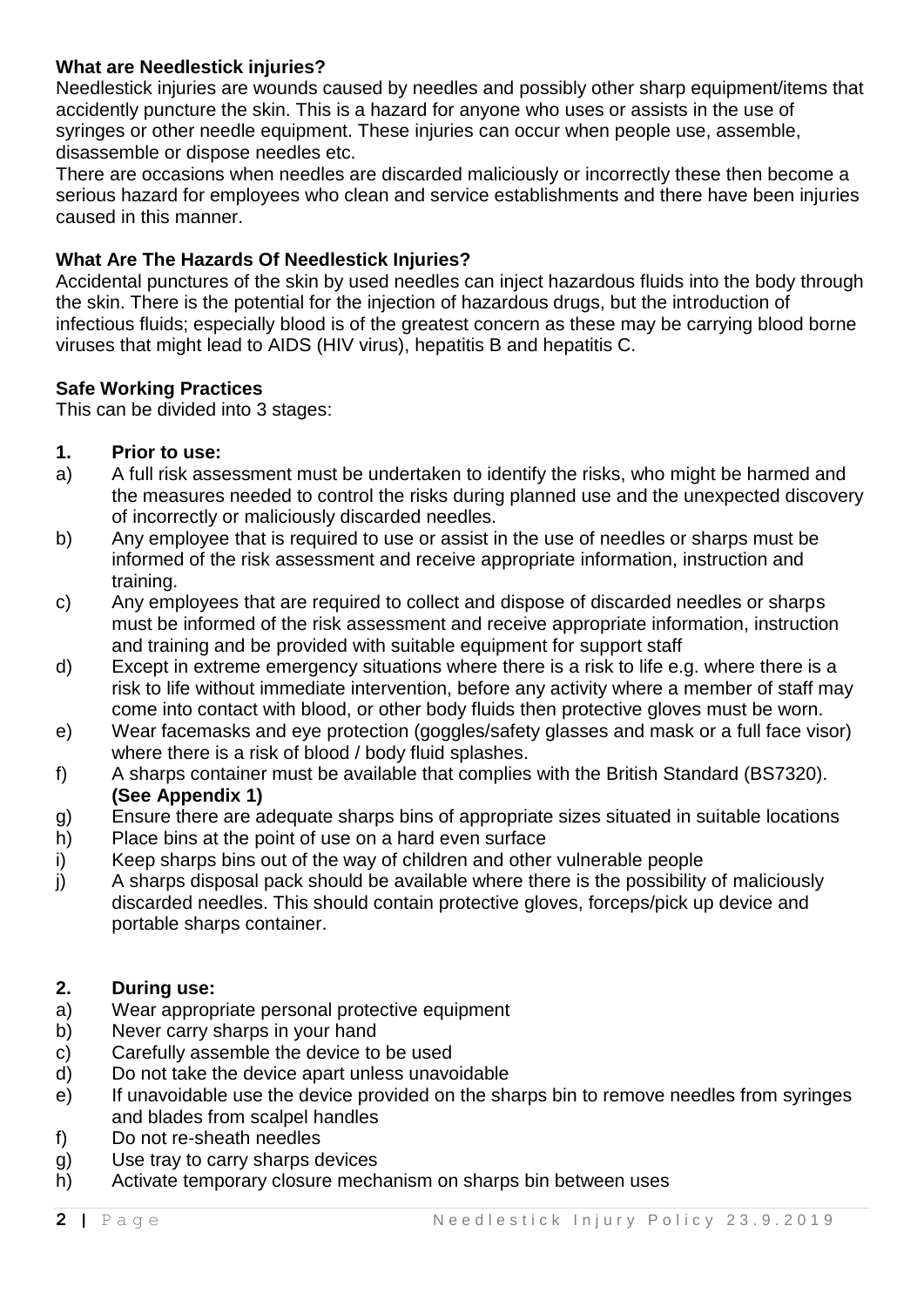- i) Never move an open sharps bin
- j) Be especially careful of sharps risks during emergency procedures

## **3. After Use:**

Safe disposal is the responsibility of the member of staff assisting or administering the treatment.

- a) Dispose of sharps directly into a sharps bin **at the point of use**
- b) Discard disposable needles and syringes as one unit immediately after use
- c) Dispose of sharps bins when  $\frac{3}{4}$  full
- d) Dispose of sharps bin securely as clinical waste
- e) Do not put sharps bins in clinical waste bags
- f) Sharps, their associated syringes, tubes, bags etc. and drug vials which are not fully discharged and contain prescription only medicine must be treated as "Special Waste" and must be disposed of in a sharps bin, which must be clearly marked **"For Incineration"**
- g) Dispose of gloves into waste bag
- h) Wash and dry hands thoroughly

## **Maliciously Discarded Needles/Sharps**

Staff who may be at risk from discarded needles or sharps must follow the recommended good practice and be aware of "high risk" situations.

Make sure that you know the sort of places where needles may be discarded these include:-

- a) Playgrounds and planted areas, grounds of premises, especially secluded areas, toilets and cisterns outside drains etc.
- b) Needles may be deliberately concealed to cause injury
- c) Do not pick up or touch a discarded needle unless you are wearing disposable or protective gloves
- d) A sharps disposal pack should be available where there is the possibility of maliciously discarded needles. This should contain protective gloves, forceps/pick up device and portable sharps container.

## **On finding a discarded needle: -**

- a) When a discarded needle is found prevent any further persons from coming into contact with the needle by placing substantial object over the needle
- b) Where possible put portable sharps container as close as possible to needle/syringe
- c) Use forceps/pick up device to move item into container securely close lid.
- d) Remove sharps container to a safe place to await collection.
- e) Dispose of gloves into waste bag (disposable type only)
- f) Wash and dry hands thoroughly

## **First aid treatment for needlestick injuries**

## **Immediate first aid**

- Immediately wash the wound liberally with soap and water but without scrubbing.
- Gently encourage free bleeding of puncture wounds but do not suck the wound.
- Dry the area and apply a waterproof dressing.
- Do not use antiseptics and skin washes there is no evidence of their effectiveness and their effect on local body defences is unknown.

In the event of contamination of skin, eyes or mucous membranes:

- Immediately irrigate the area copiously with water.
- In the case of eye contamination, irrigate with water. Contact lenses wearers should irrigate both before and after removing any lenses.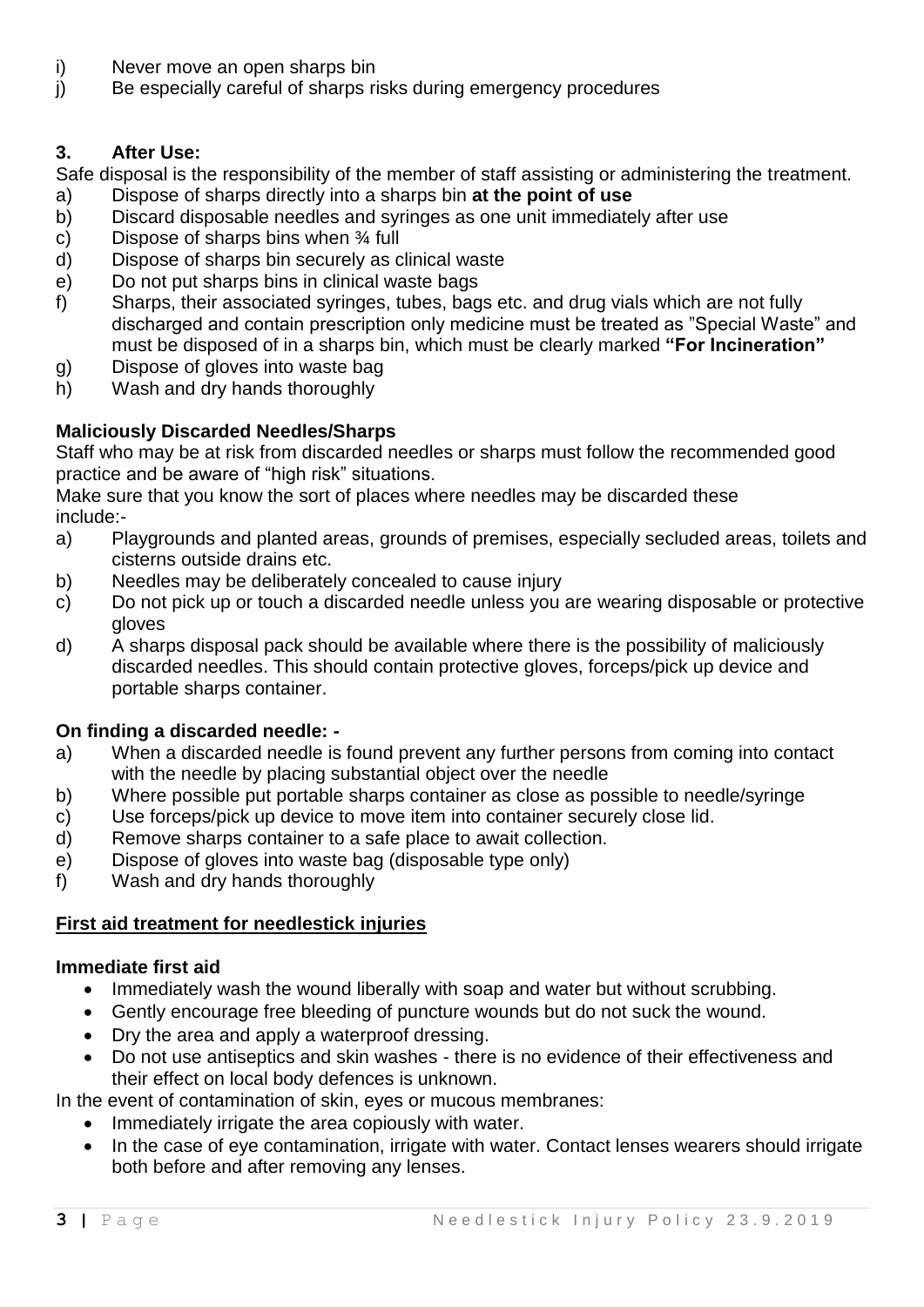## **Further Action**

All injuries of this type must be immediately reported to a member of the Leadership Team who should contact the Occupational Health Units of the hospitals listed in Appendix 2 to make arrangements for the injured person to attend as soon as possible on the same day the injury occurred.

If a member of the Leadership Team is unavailable then the injured person should make contact directly with the Occupational Health Units listed in Appendix 2 to make arrangements to attend as soon as possible on the same day the injury occurred.

If contact cannot be made with either of these units then the injured person must attend the nearest Accident and Emergency centre. The circumstances of the injury should be explained and that it involved a needlestick injury. Follow the course of actions advised by the centre.

In the event that the above cannot be carried out immediately then the injured person should attend their own GP, the circumstances of the injury should be explained and that it involved a needlestick injury. Follow the course of actions advised by the GP.

## **Reporting**

Needlestick and sharps injuries are potentially very serious and must always be reported, recorded and investigated.

All such accidents and incidents must be reported.

## **Injured Person**

Report to your Leadership Team

• Complete an accident form (LACA104) Part 1.

## **Leadership Team**

- Head Teachers should establish the cause of the accident or incident and identify what should be done to prevent any recurrence.
- Complete accident form (LACA104) Part 2

#### **Executive Head Teacher**

- Review and update risk assessment if necessary.
- Complete accident form (LACA104) Part 3.
- Forward fully completed accident form to CYPF Safety Services as soon possible and in any event within five working days of the accident.

## •

## **Appendix 1**

A sharps container must be available that complies with the British Standard (BS7320). A full range of sharps bins and emergency syringe pick up kits may be found in the catalogue on the Voyager System.

## **Appendix 2**

The following Occupational Health Units will provide advice and treatment: - Good Hope NHS Trust Rectory Road Sutton Coldfield Telephone 0121 424 2000 (ask for Occupational Health)